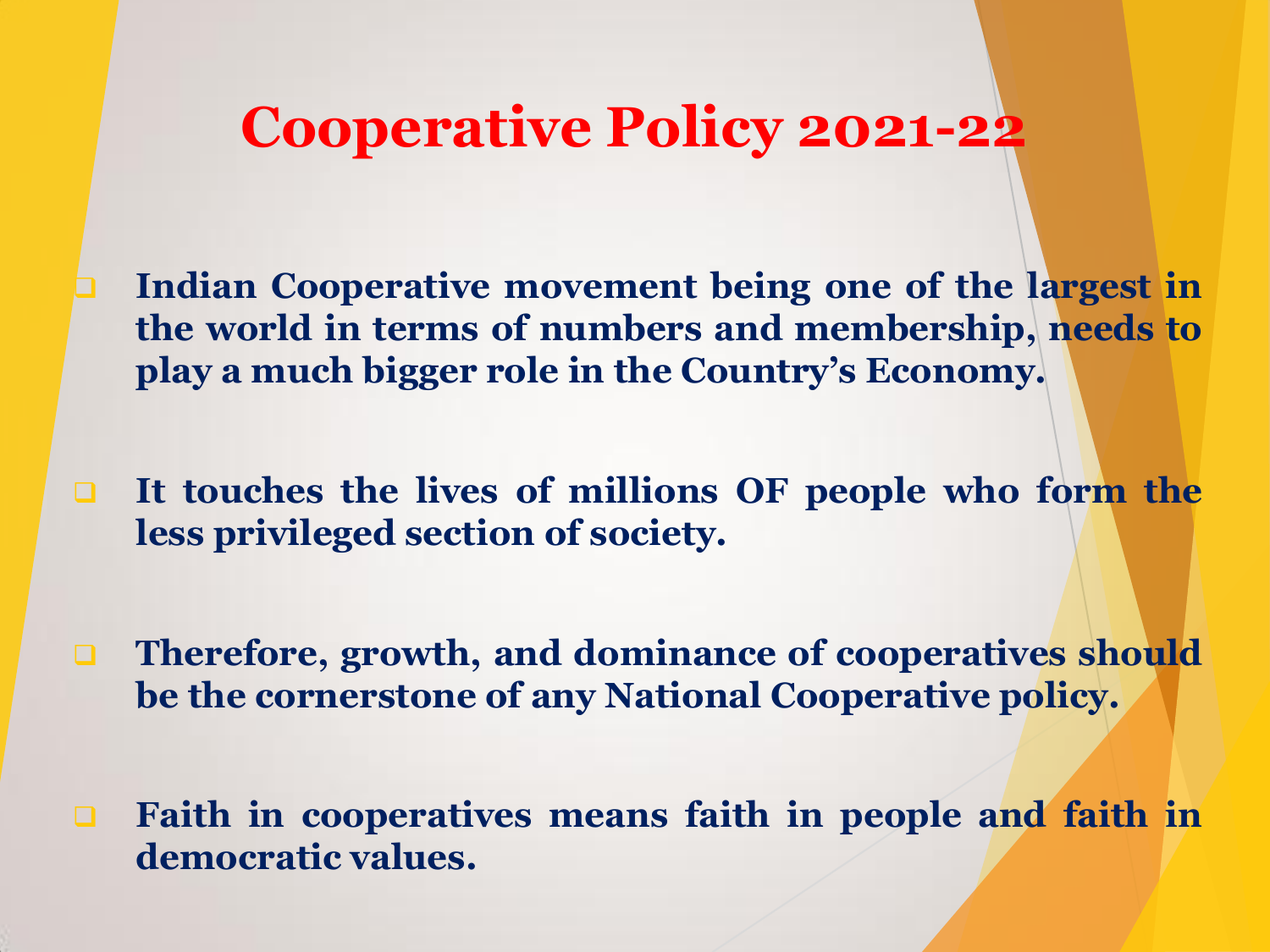**Cooperative movement in India is over 125 years old.**

 **We are fortunate that all the important national leaders like Mahatma Gandhi, Jawahar Lal Nehru, Sardar Patel, and others were clear about the importance of role of cooperatives in improving the lives of the countrymen, right from the day India attained freedom.**

 **Stalwarts like Tribhovandas Patel, Vaikunthbhai Mehta, Kurian, and many others at state levels were instrumental in galvanizing people to join cooperatives.**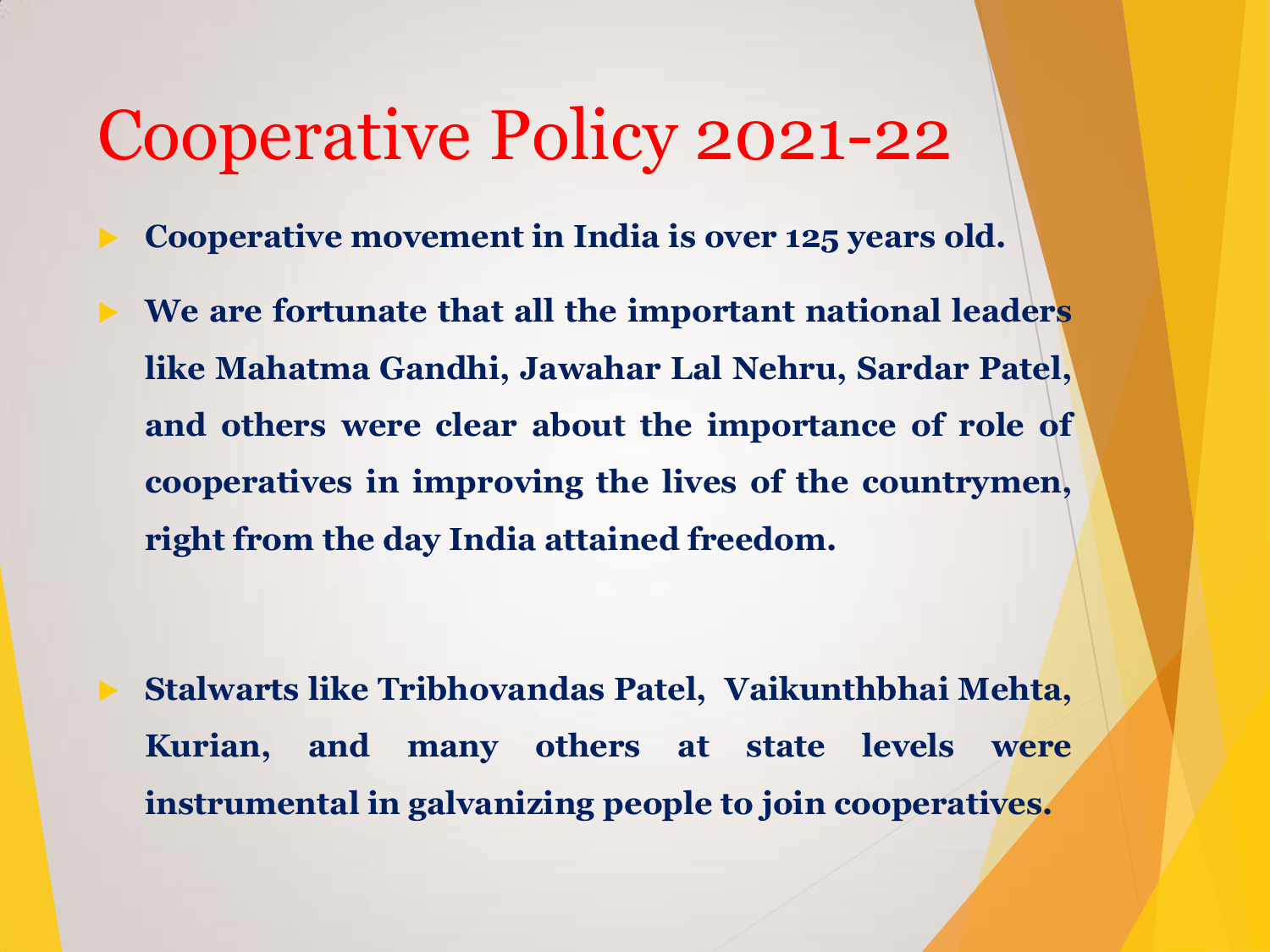- **There have been number of committees over the last 100 years that have given their recommendations on cooperative sector which have been path-breaking and have shaped the cooperative policies from time to time.**
- **Most of the reports have been crystal clear in highlighting the strengths and weaknesses of the cooperative movement in general as well as of cooperatives in specific sectors.**
- **We have wealth of information as well as past experience to embark upon drafting a cooperative policy that is of contemporary relevance.**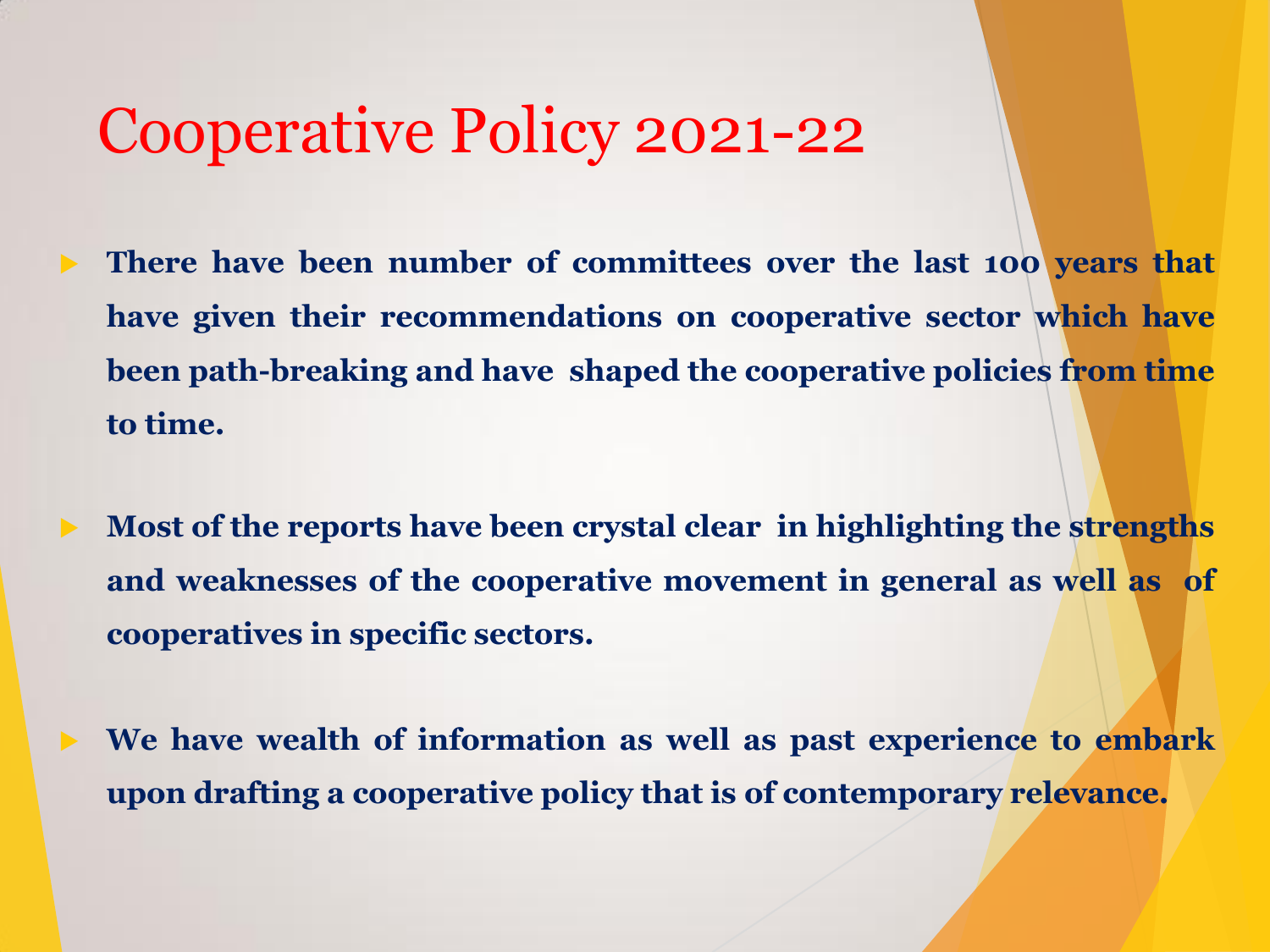- **For reference of drafting a new national cooperative policy, there have been two policies formulated in the past, one in 1977 and another in 2004.**
	- **Also, an important landmark has been the 97th Constitution Amendment in 2006, which has given the cooperatives the Constitutional importance they deserve.**
	- **The High Power Committee constituted by Govt. of India recommended in 2009, recommended that "active membership" should be an important criterion for determining the extant of rights of a member.**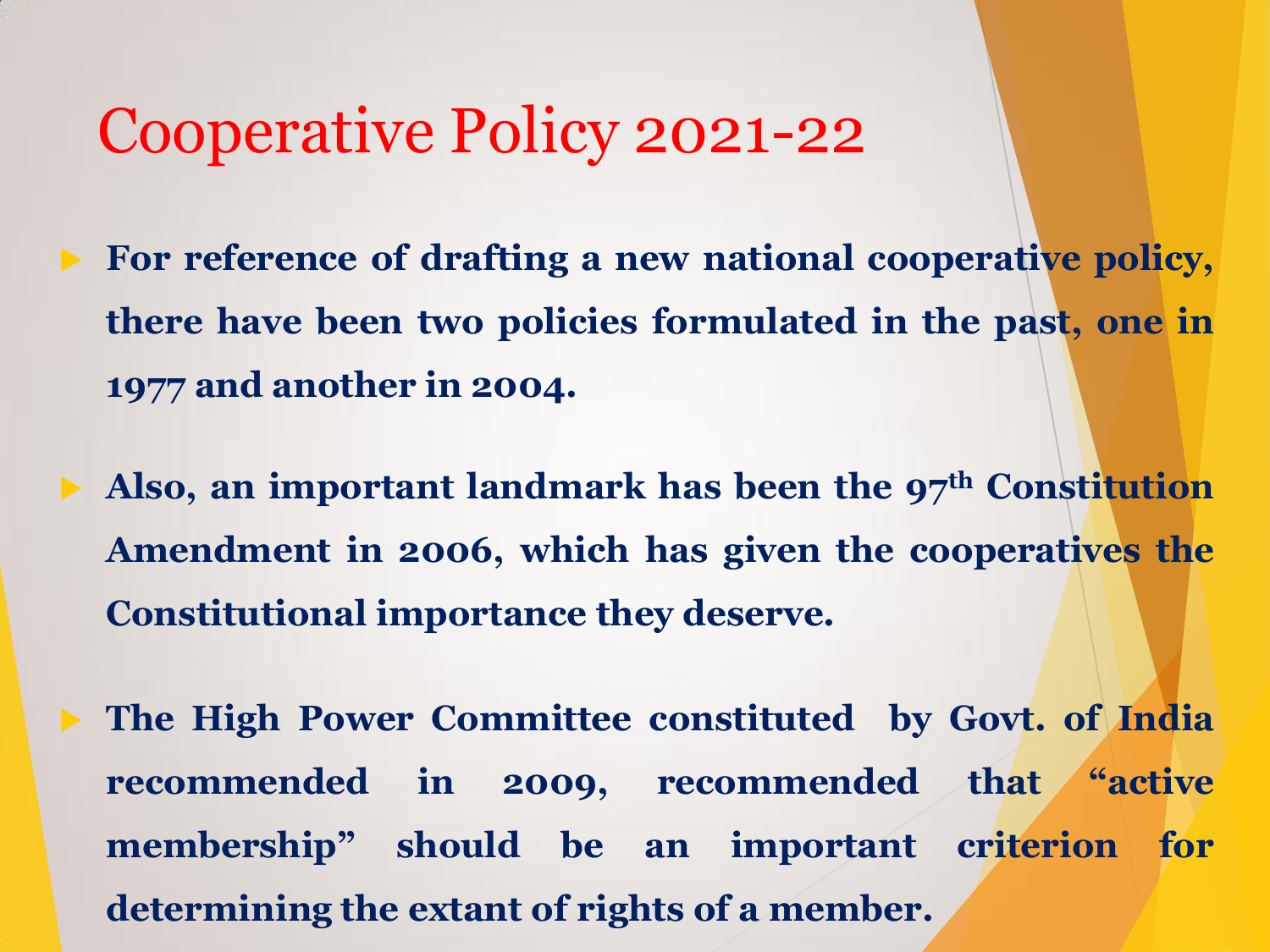- **Highlights of Cooperative Policy 1977**
- **Co-operative to be a major instrument of decentralization, labour intensive and rural oriented economic development to become a "shield for the weak" with involvement of millions in the movement.**
	- **Co-operatives to be professionally managed autonomous, self reliant, democratic entities free from undue outside influence, excessive controls, corruption, and politicization.**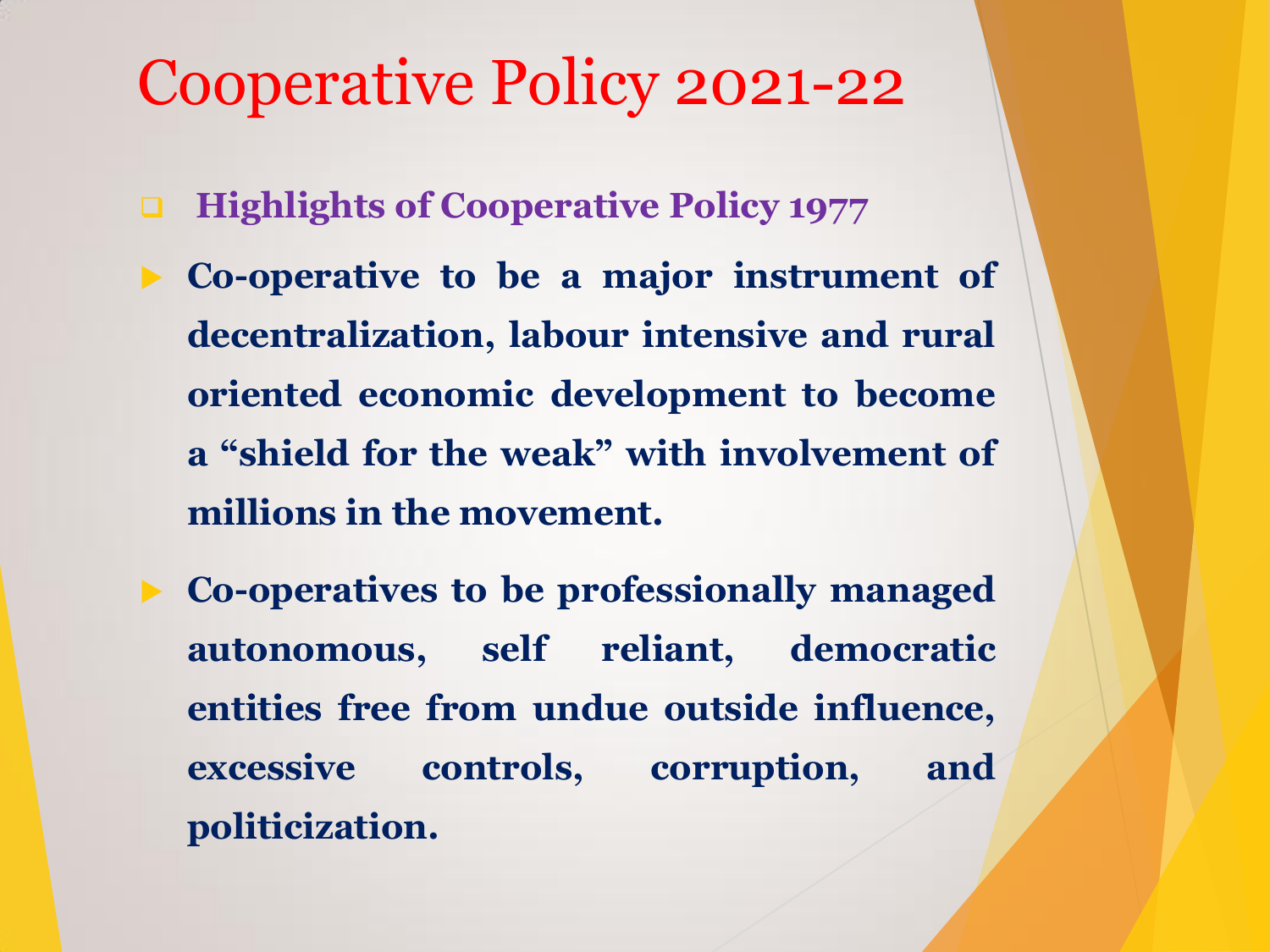- **(Highlights of Cooperative Policy 1977 (contd…)**
	- **- Encourage formation of network of agro-processing and industrial cooperatives for establishment of direct contact between producer and consumer.**
- **- Public Distribution System to be with the cooperatives**

 **- Professionalize managements through sustained programmes of recruitment and training.**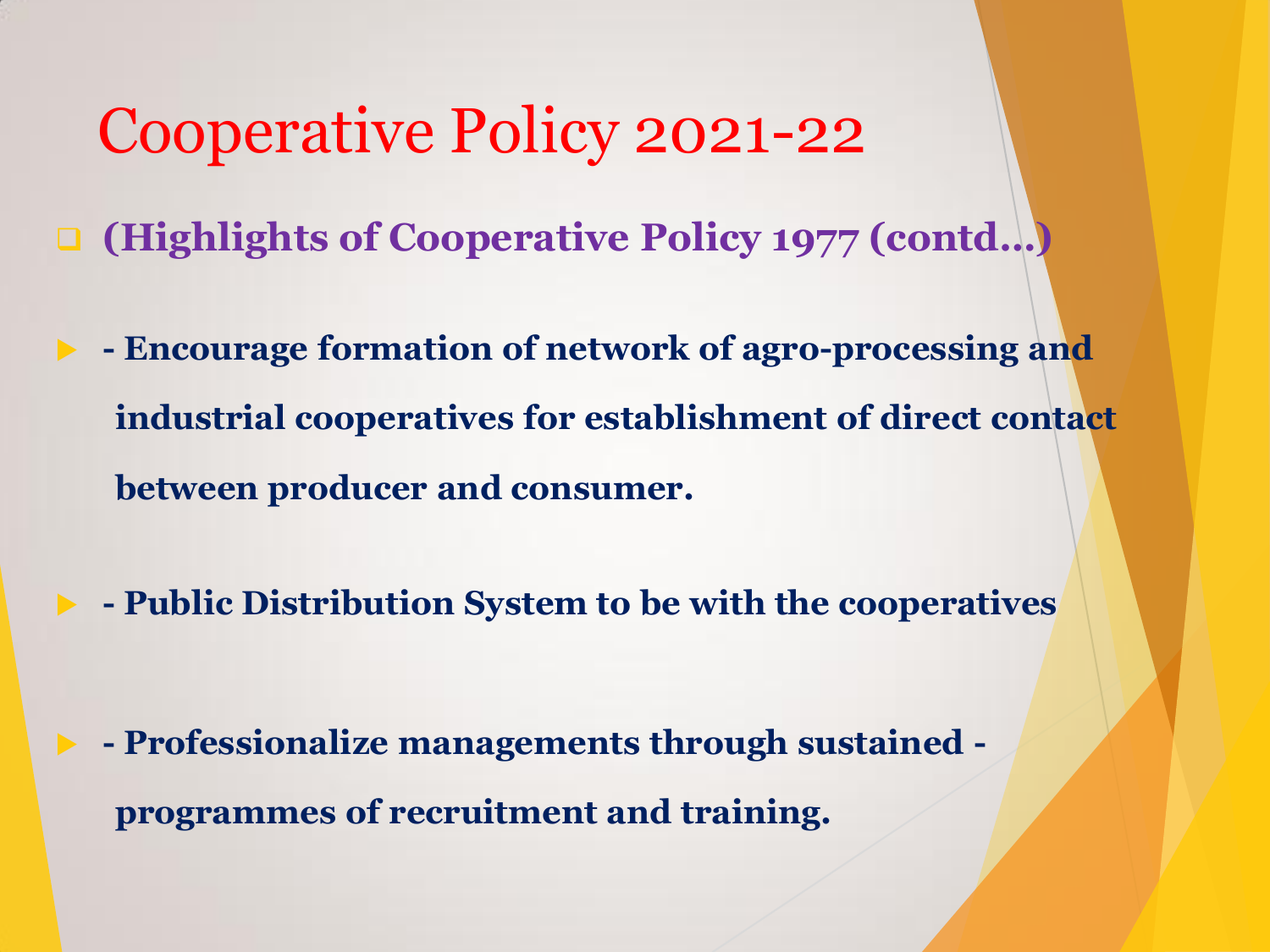# Cooperative Policy 2021-22 **Highlights of Cooperative Policy of 2002**

**Recognize cooperatives as autonomous association of persons united voluntarily to meet their common economic, social, and cultural needs through jointly owned, democratically controlled enterprises.**

**- Make cooperatives as preferred instruments of execution of public policy, especially in the rural areas.**

**- Limit regulatory control of government to conduct of timely elections, regular audit of cooperatives and formulate measures to safeguard interests of members and other stake holders and not interfere in**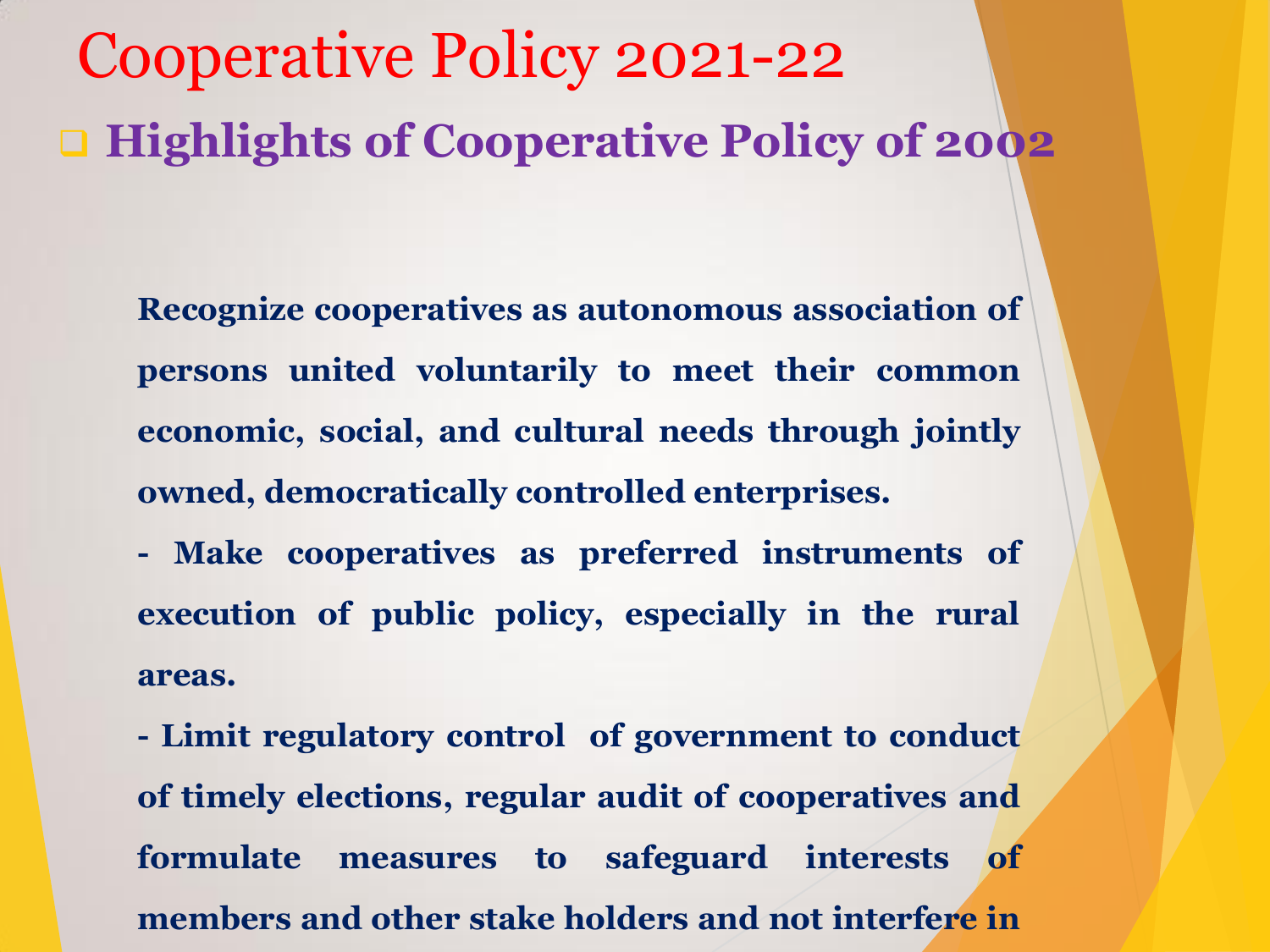**Highlights of Cooperative Policy of 2002** 

- **Ensure that the benefits of liberalization and globalization are extended to cooperatives in equal measure through suitable fiscal policies, support and protection and suitably designed investment programme.**
- **-Enact more effective regulation of cooperatives operating in the financial sector and accepting public deposits.**

 **- Recognize the need for incorporating special provisions in the cooperative societies acts with regard to banking, housing, real estate development, processing, manufacturing and infrastructure development cooperatives.**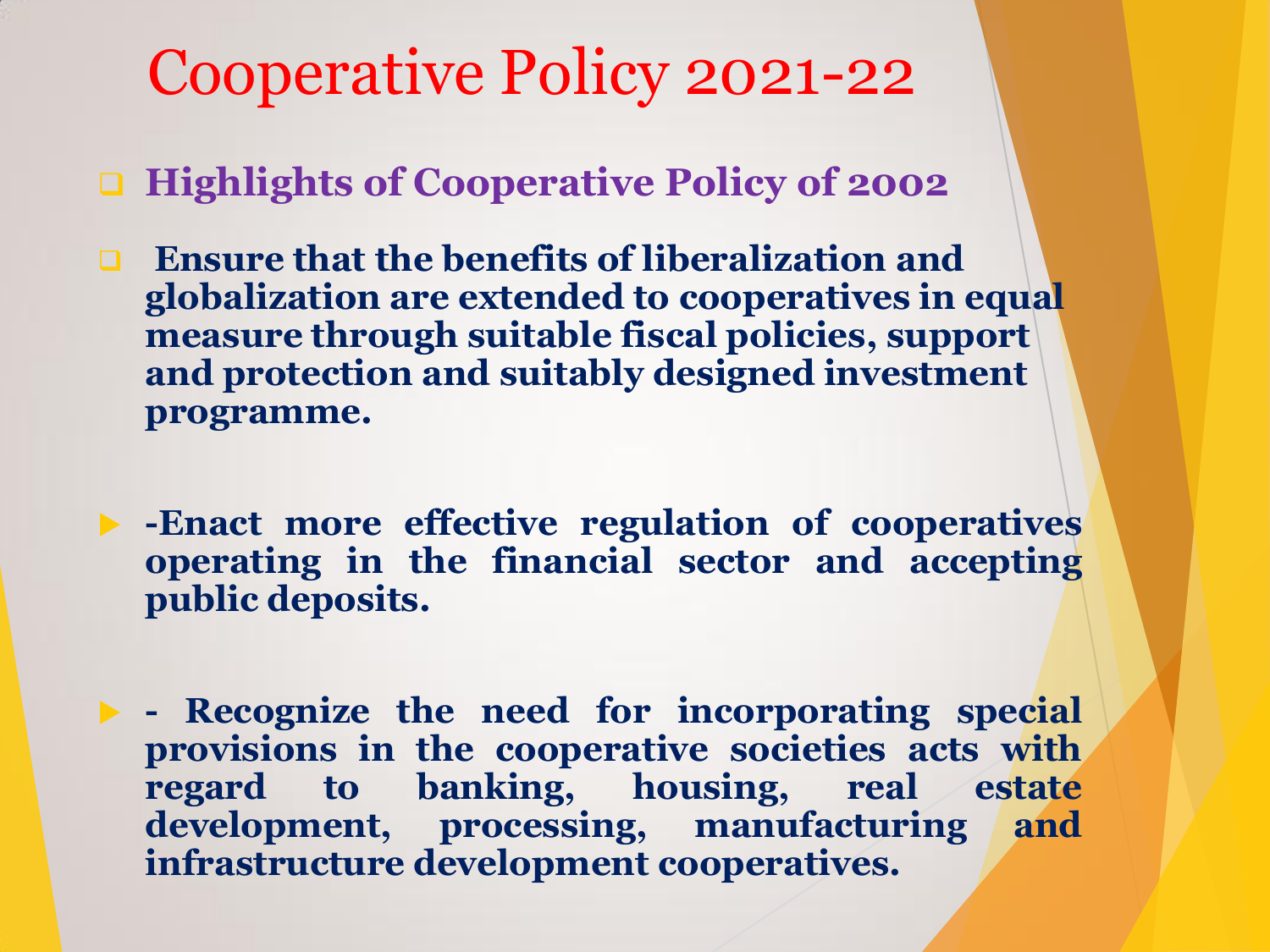- **Highlights of Cooperative Policy of 2002**
- **Support and assist development of cooperative sector in cooperatively underdeveloped states and regions of the Country.**
	- **Support structural reforms such as activation of idle membership, making dormant cooperatives functional and ensuring active participation of members as well as bring about electoral reforms**

 **Provide financial support of cooperatives through budget allocations by Central/state governments and national level cooperative federations and agencies engaged in development of cooperatives.**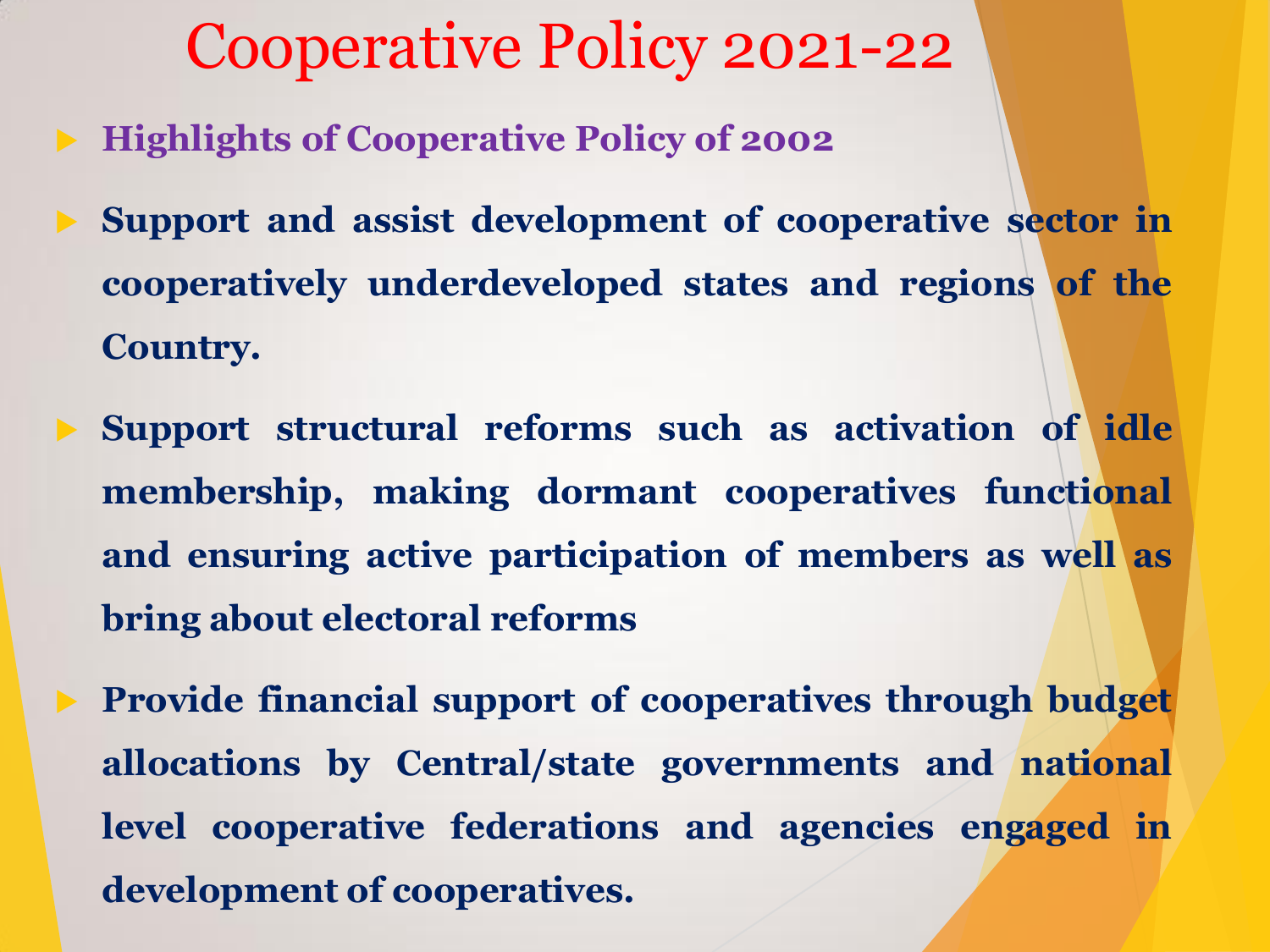- **Considerations while drafting Cooperative Policy 2021-22**
- **Last Cooperative Policy was made 20 years back. The World order and way business is done has changed beyond recognition since then.**
- **The new cooperative policy should be in tune with tremendous developments in technology, business structures, social changes and changing consumer preferences.**
- **It should help the cooperatives to remain relevant and adopt to the changing environment.**
- **The Policy needs to be largely youth centric as the youth of the world are driving the new business models and environments.**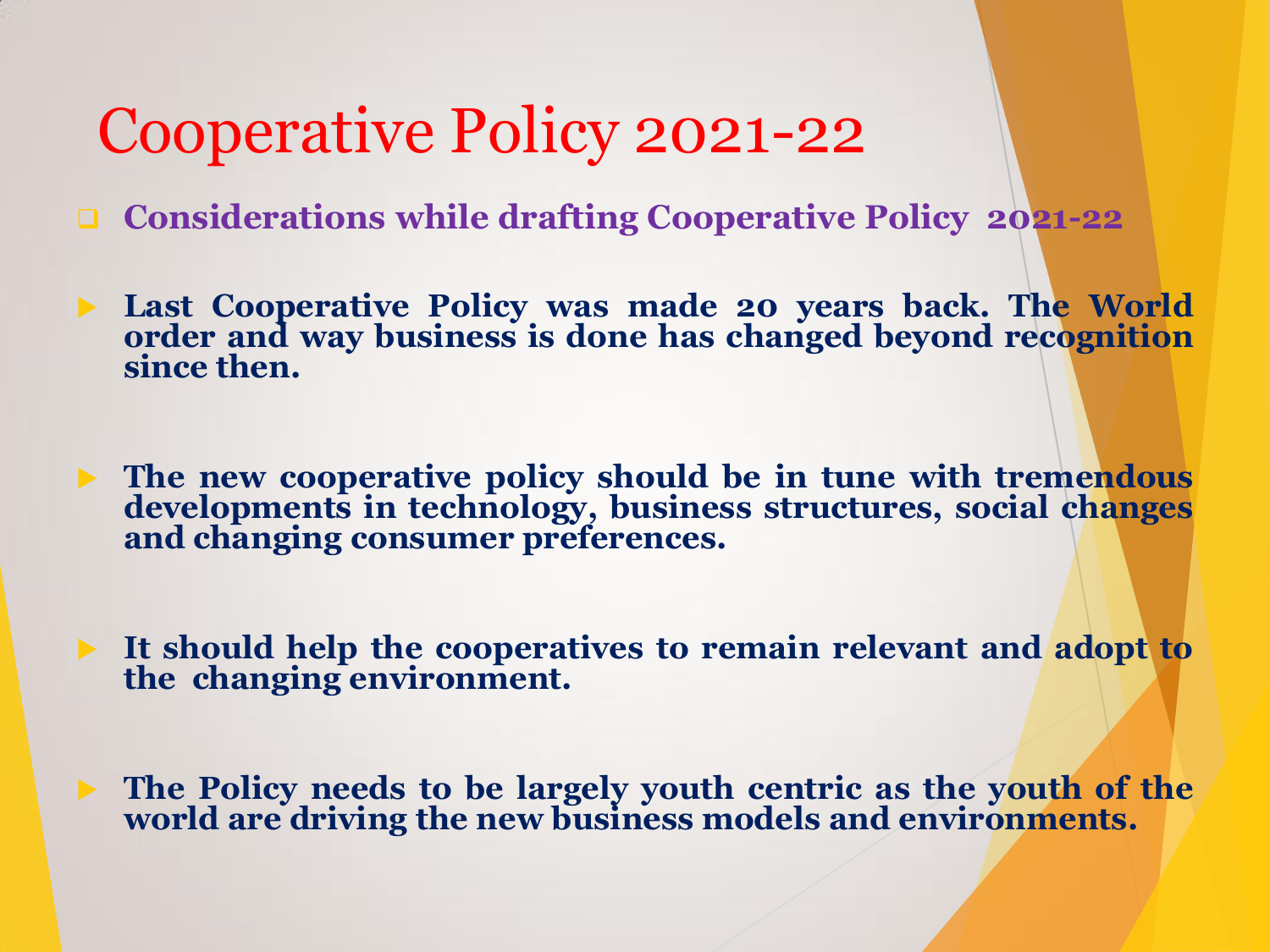- **(Considerations while drafting Cooperative Policy 2021-22 contd..)**
- **New Cooperative policy should address issues arising out of dual controls on cooperative societies operating in different sectors of economic activities**
- **As cooperative is a state subject in the Constitution, there should be extensive interaction with states while formulating the Policy.**
	- **As has been suggested in the 2002 Policy enunciated under the Vajpayee Government, there is a need for incorporating special provisions in the cooperative societies acts with regard to banking, housing, real estate development, processing, manufacturing and infrastructure development cooperatives and few others.**
- **This is possible by introducing separate chapters for cooperatives in different areas of economic activities in the cooperative acts of states and the MSCS Act.**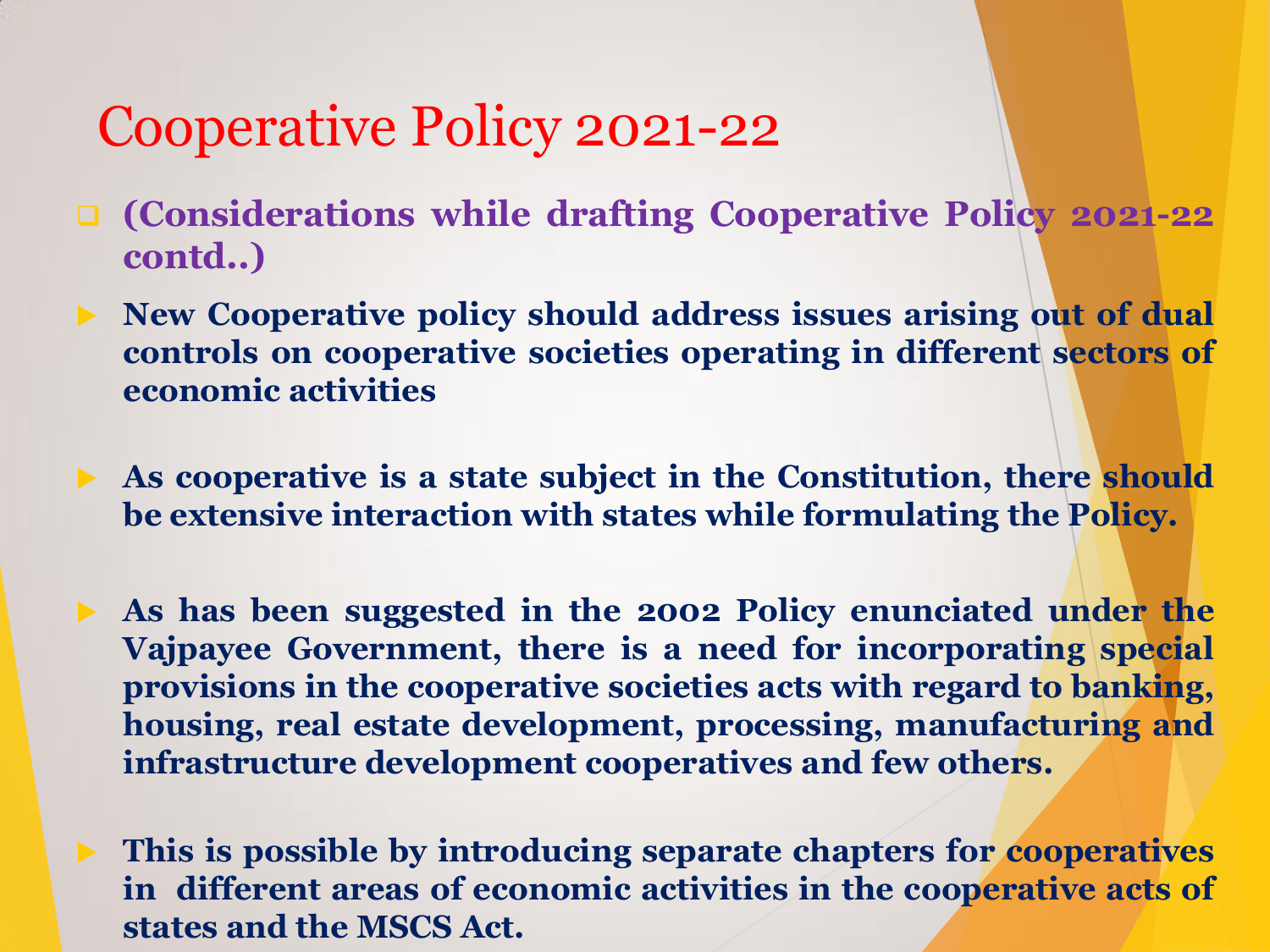**(Considerations while drafting Cooperative Policy 2021-22 contd..)**

 **Since different areas of economic activity like banking, finance & credit, fertilizers, sugar, dairy agriculture, & animal husbandry, fisheries, MSMEs and large industries, etc. all work within specific national policies and under sector specific regulators, the cooperatives in all these areas have to function under dual regulatory regime.**

 **The Cooperative Policy should ensure that there is no conflict due to the dual controls and it can only happen with extensive Centre-State coordination in this regard.**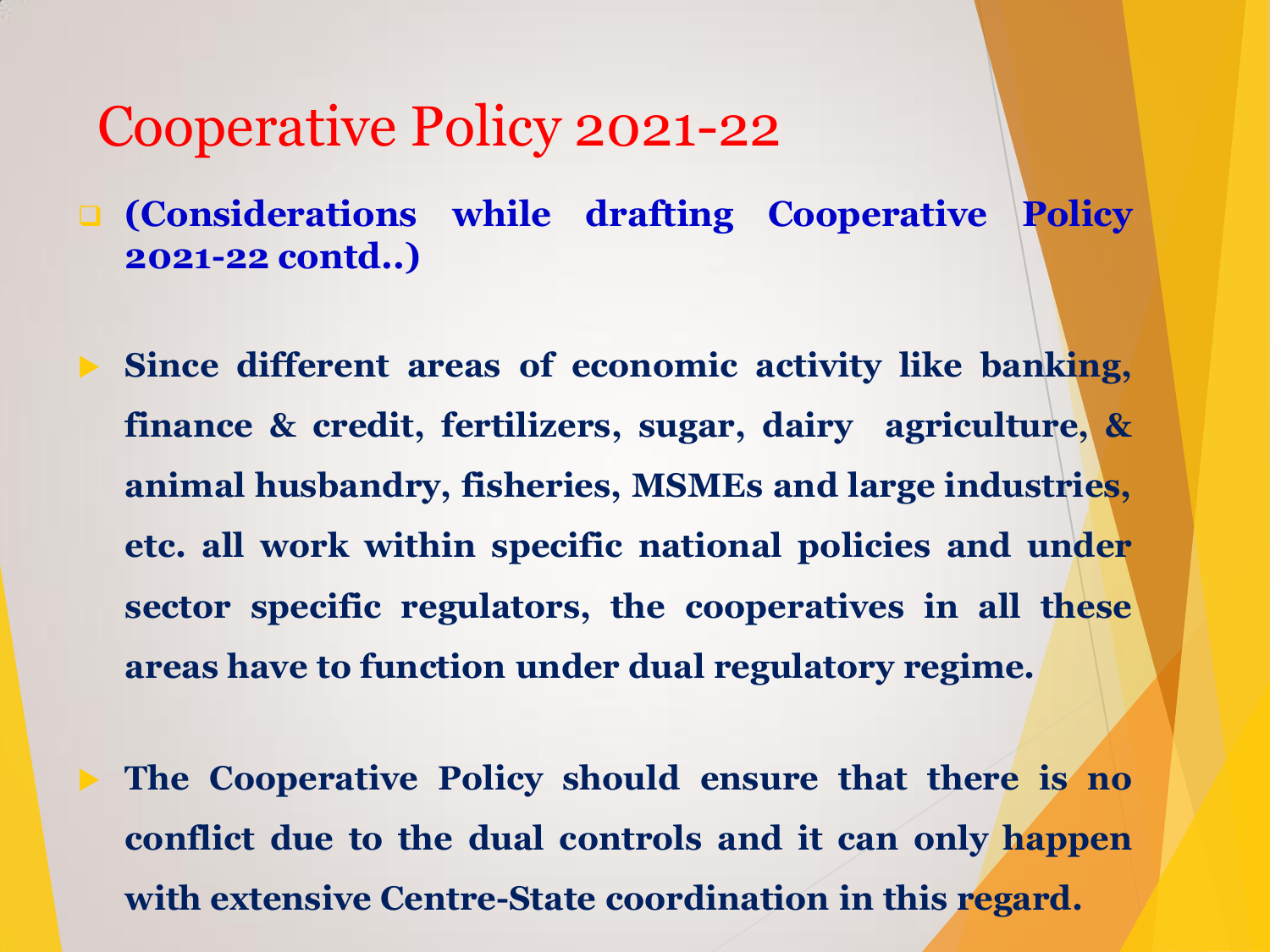- **(Considerations while drafting Cooperative Policy 2021-22 contd..)**
- **In this context, taking cue from experience of recent amendment to Banking Regulation Act, the Policy should highlight differences between laws regarding corporate and cooperatives and ensure harmonious adoption of the sector specific laws to cooperatives.**

 **RBI appears to have used powers that it has acquired through amendment to Banking Regulation Act in manner that undermines the cooperative character and without being sensitive to the differences between a cooperative and a company.**

 **The Policy should not dilute in any manner the fundamental principle of "one member one vote " and underlying democratic character of the cooperatives.**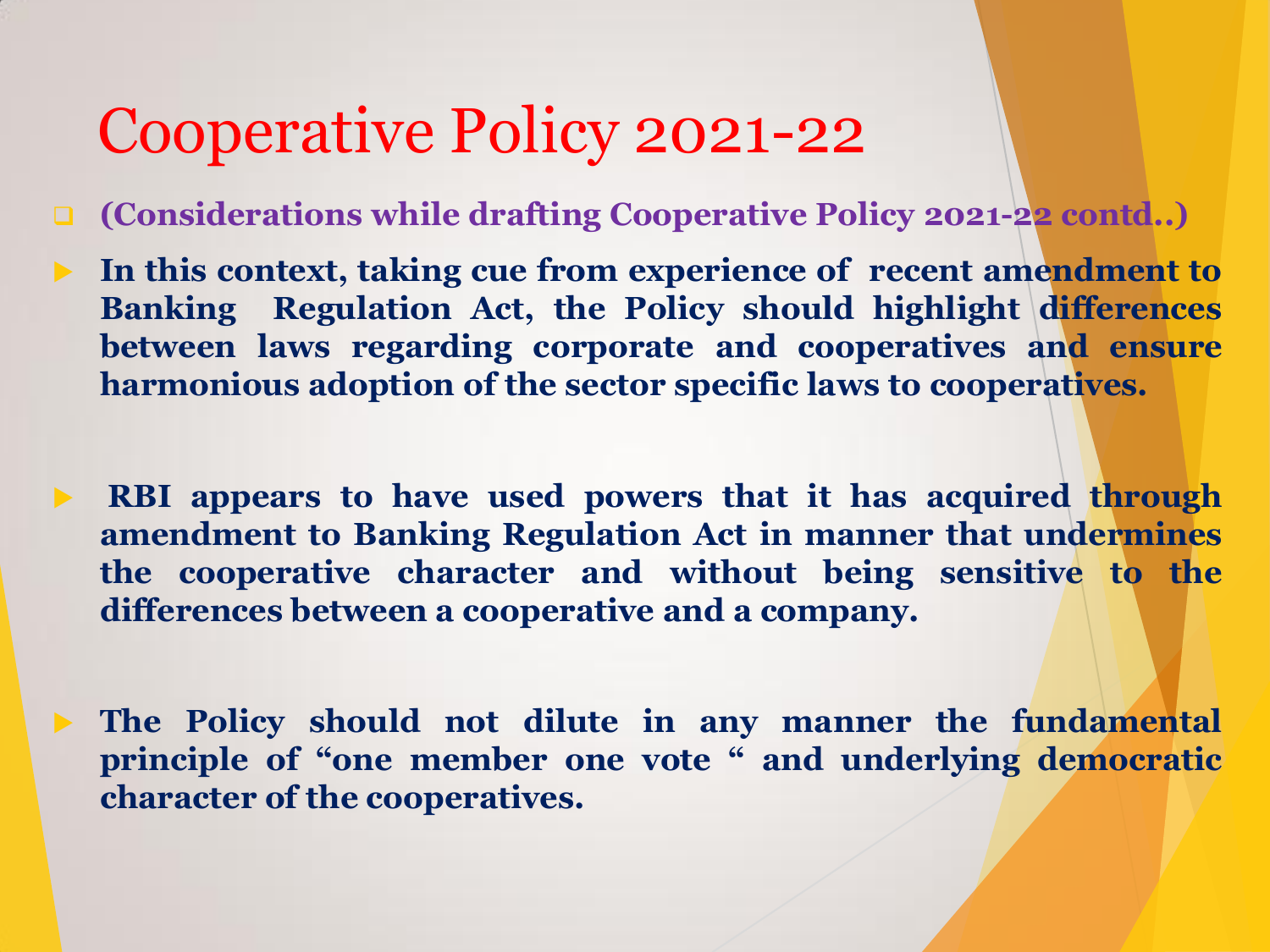- **(Considerations while drafting Cooperative Policy 2021-22 contd…)**
- **Policy should give serious consideration to the severe limitations at present of avenues of raising capital by cooperatives in an atmosphere where other forms of business entities are presented with newer avenues every day.**
- **Avenues and methods of capital raising should be highly innovative, technology driven and sector specific.**
	- **Cooperatives should not be functioning in water tight compartments in this regard. The Policy should allow and encourage exploration of promoting and owning hybrid entities by cooperatives that will help them in raising capital from outside members fold, without dilution of controls.**
		- **Policy should encourage professionalization of management with board of elected members forming policies and staying at arm's length from the operational aspects. Only then can cooperatives approach different avenues of raising capital.**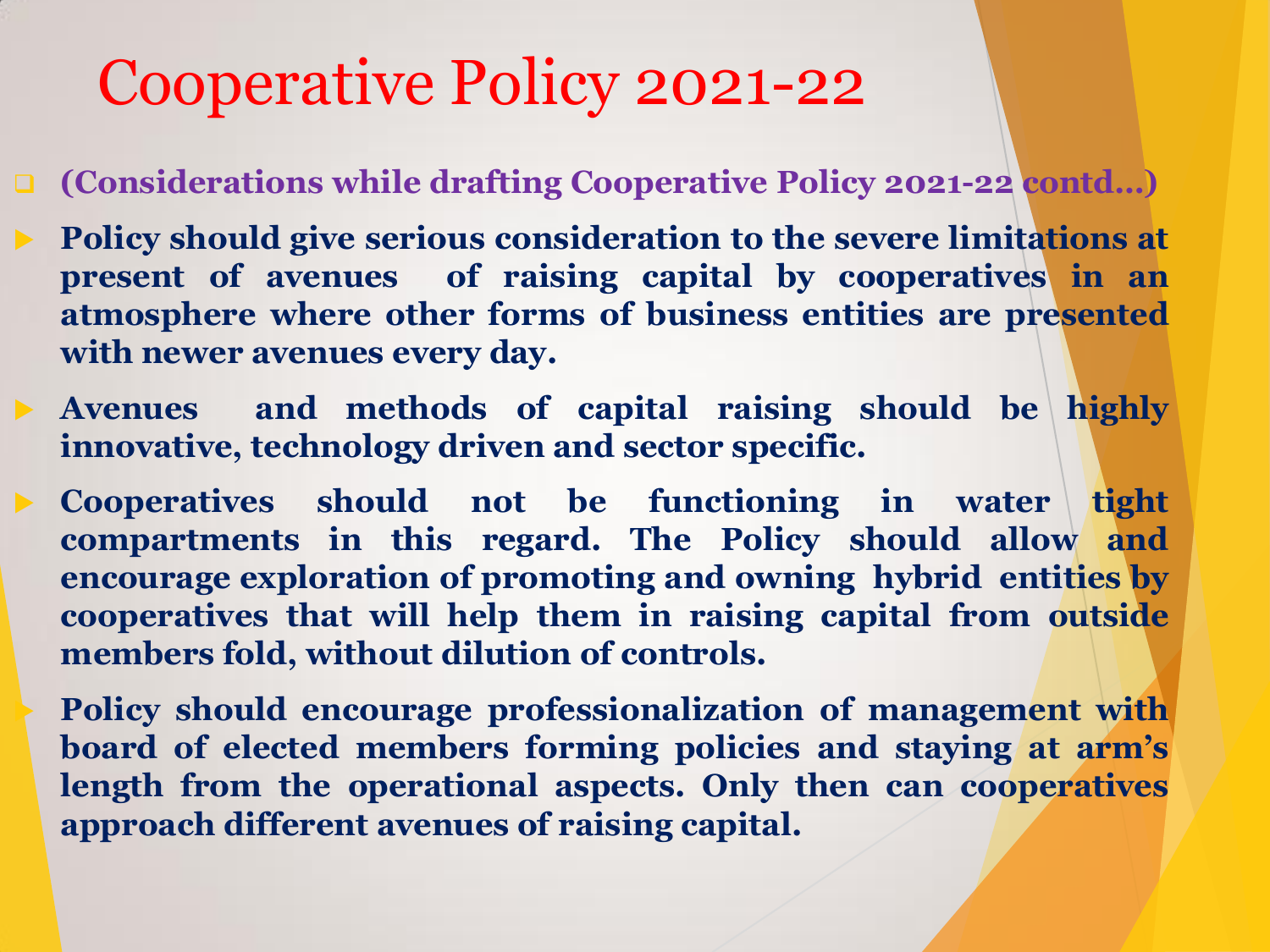**(Considerations while drafting Cooperative Policy021-22 contd..)**

- Though cooperatives are meant to be mutual in spirit and in finances, since most of them are organised for and by persons of limited means , there is a limitation of their capital raising capabilities.
- $\triangleright$  The Policy should address the need for capital support through a mechanism of promotion of funds that could be contributed by Centre and/or states as well as others under certain conditions. It could have provision for return of capital at face value when the cooperative is an a position to do so. Such funds should be meant only for cooperatives up to certain size only. Such funds could also be sector specific.
	- Other than getting dividends, the Funds will not interfere in the management of the cooperative.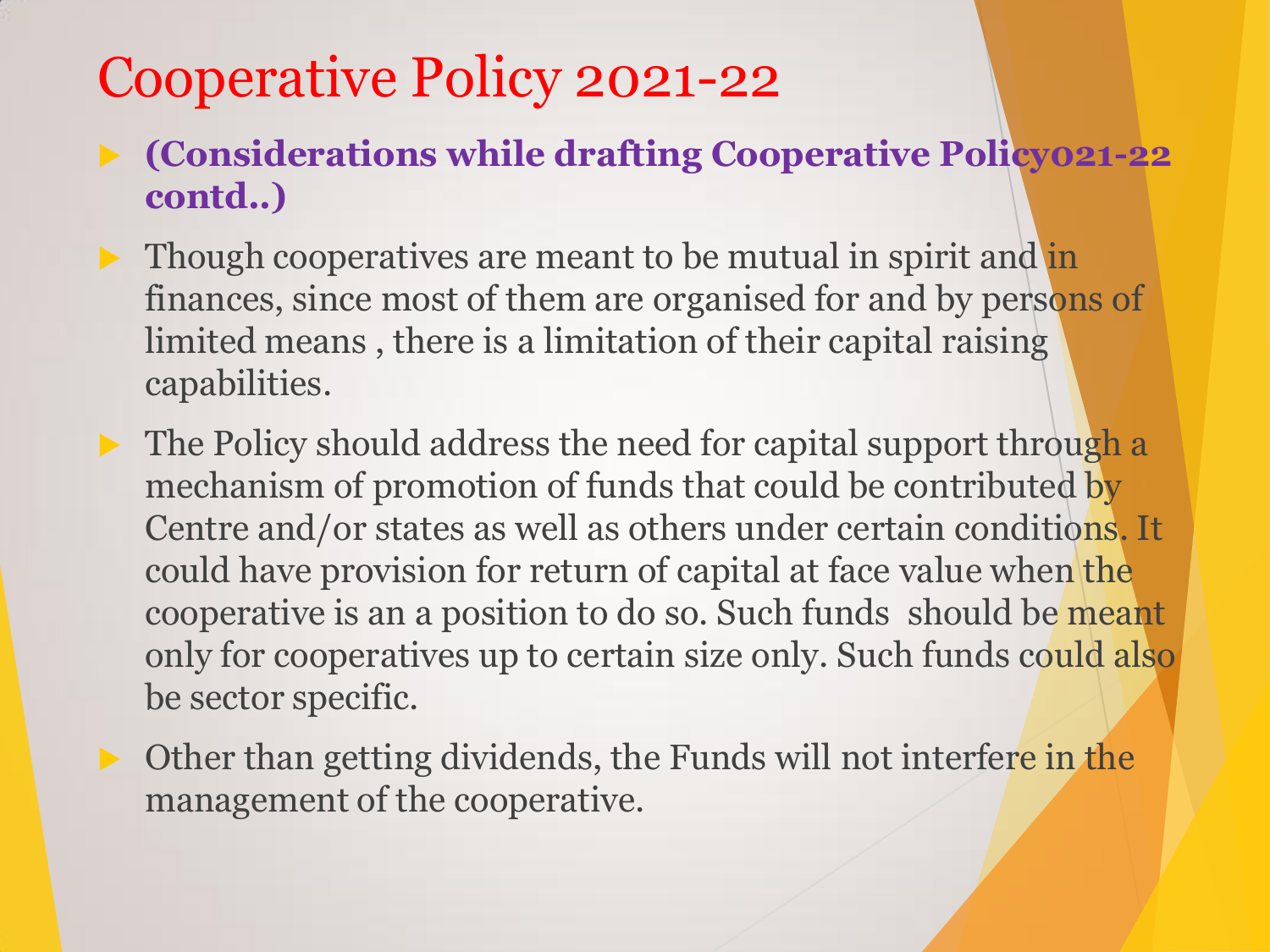- **(Considerations while drafting Cooperative Policy 2021-22 contd..)**
- **Regulations of business entities in various sectors are becoming very stringent, complex and technology driven.**
- **Cooperatives, largely being small grass roots level enterprise, do not have expertise and technology to always comply with all the required regulations, which puts them in difficulties.**
- **It is therefore very important that the Policy provides for cooperatives to have sector specific SRO( Self Regulatory Organisation) to help all the small cooperatives in the sector to be regulatory compliant.**
- **SROs, besides helping the sectors, also help and provide comfort to the regulators in regulating large number of small entities**

**The important UCB sector of cooperatives is already in the process of organising such an SRO in the form of an Umbrella Organisation with the approval and support of the regulator, i.e. the Reserve Bank of India.**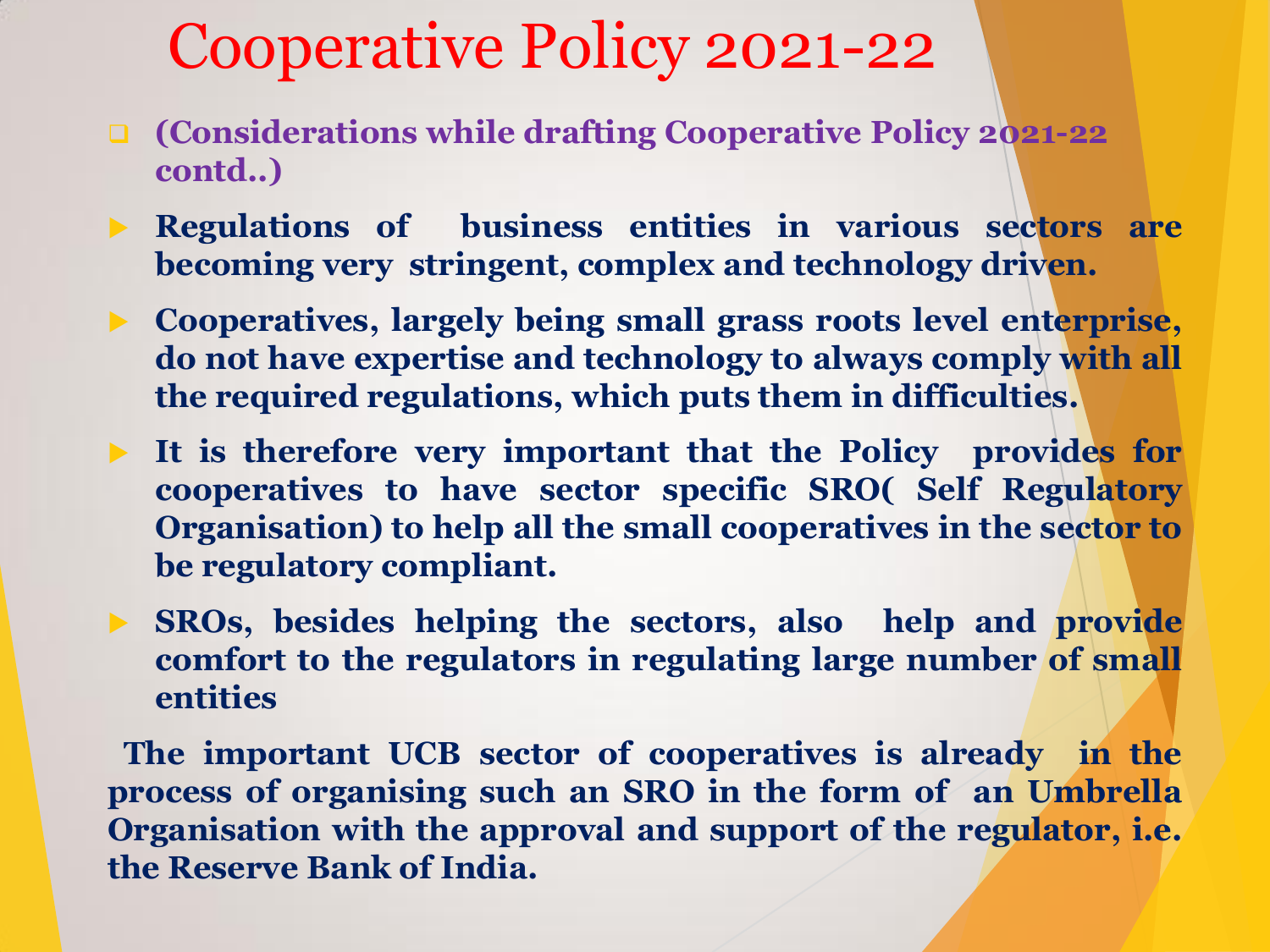- **(Considerations while drafting Cooperative Policy 2021-22 contd..)**
- Other issues concerning small cooperatives
- There are a large number of SHGs/JLGs which are unregistered , but which are financed by cooperative banks and credit societies. Generally on person, the leader of the group is the one who deals with the credit institutions. At times of delinquency of the SHG/JLG there is no clear resolution mechanism. The Policy should address this aspect .A clear and simple resolution method will encourage formation of more SHGs and JLGs and their financing by credit cooperatives.
	- Marketing of products of small grass roots cooperatives and also procurement of their raw materials and consumables are areas where they need support. Promotion of entities that can aggregate the products of the cooperatives and as also their purchases to get them competitive prices should be addressed by the Policy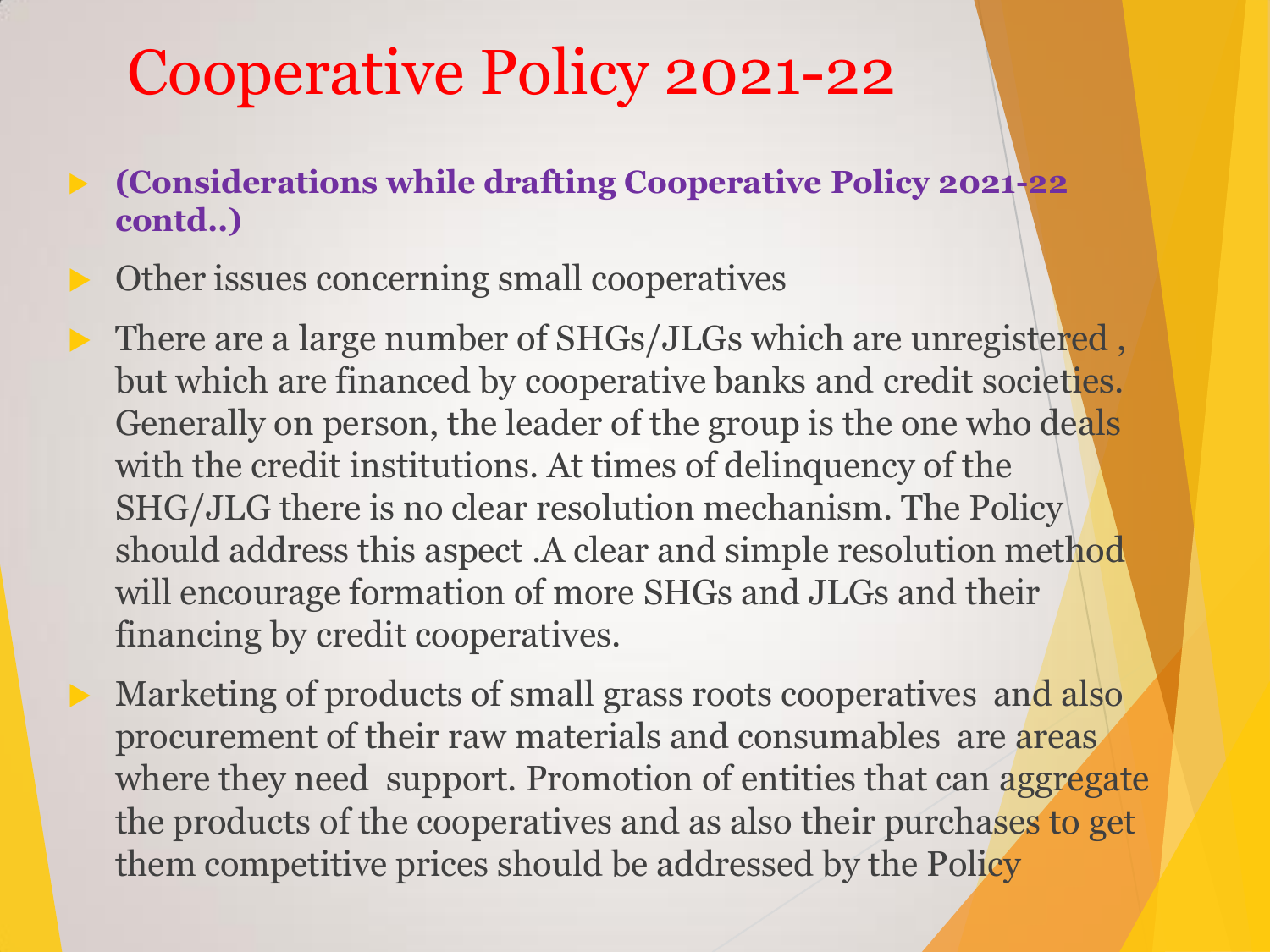**(Considerations while drafting Cooperative Policy 2021-22 contd..)**

 **Cooperatives by definition and structure involve large number of people and are therefore best instruments of inclusive growth.**

 **They ensure that increase in prosperity does not necessarily mean increase in inequality, a phenomenon that is being acutely felt in our Country today.**

 **Youth constitutes a large percentage of productive population in our Country, and cooperative is the best medium of collective self employment.**

 **Fortunately, India has already established itself as an important "start up capital of the world", with our innovative and intelligent youth showcasing their capabilities in diverse areas.**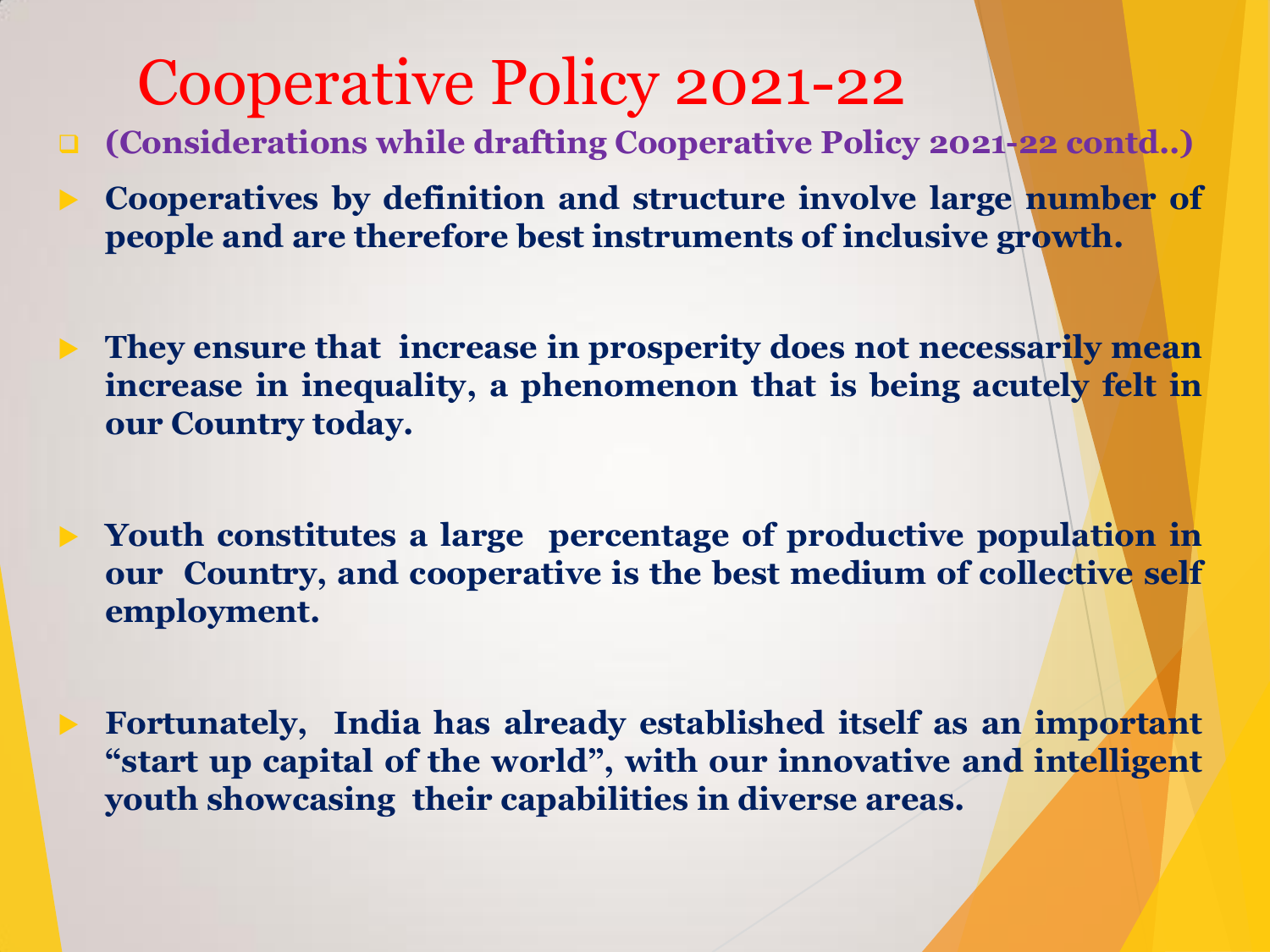- **(Considerations while drafting Cooperative Policy 2021- 22 contd..)**
- **We are in the era of "start ups," "aggregators" and technology of "big data" and "block chain"**
- **India has immense scope and potential for well qualified, techsavvy innovative youth with ideas to take the lead and incubate start ups in a large areas of economic activities like agriculture, horticulture, food processing, distribution, rural and urban housing, transportation & logistics etc. and promote cooperatives, which by definition are aggregators, with membership of local beneficiary population particularly the youth.**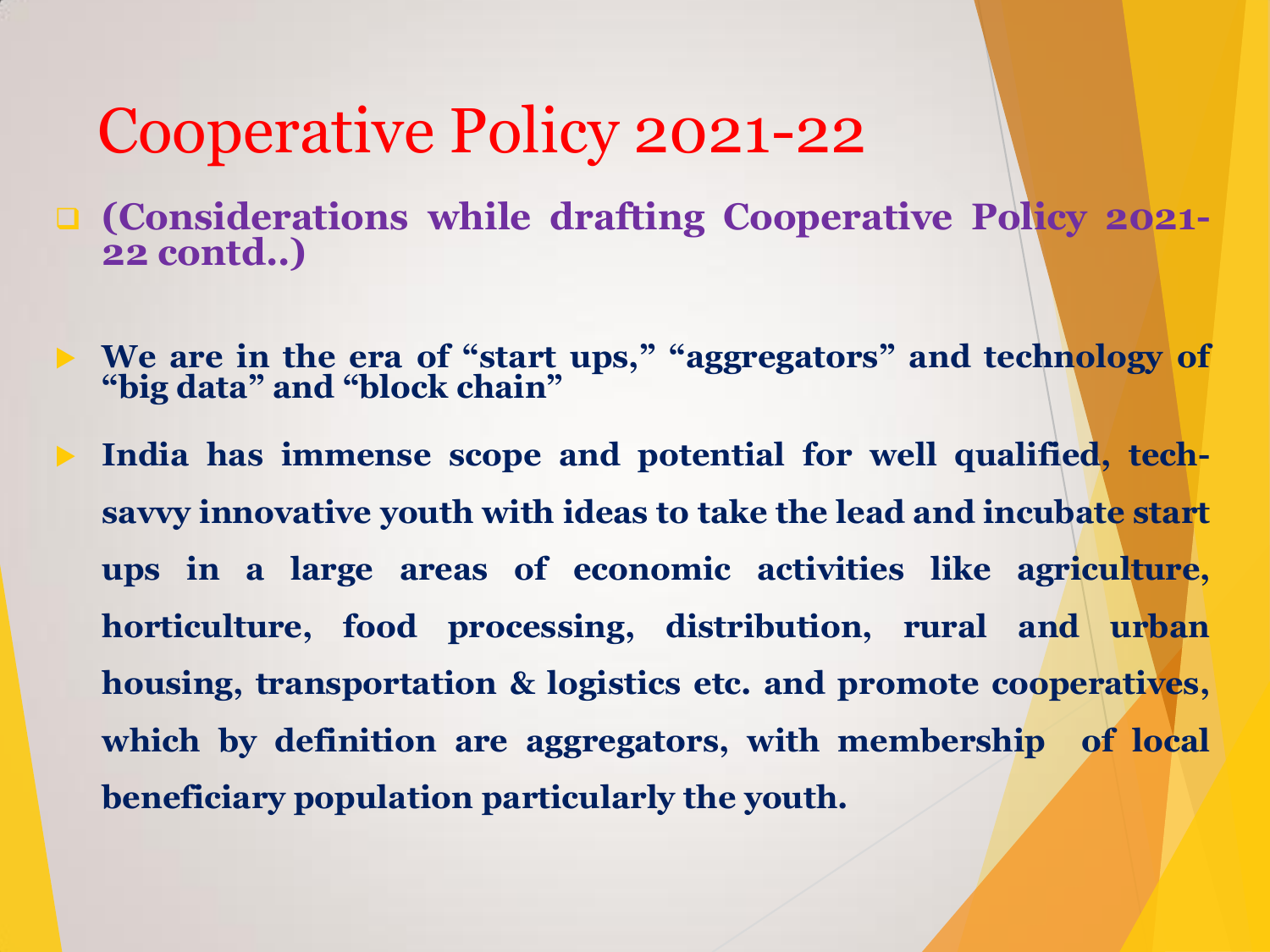- **(Considerations while drafting Cooperative Policy 2021-22 contd..)**
- **For this, the Cooperative Policy should lay emphasis on innovation in and flexibility of cooperatives, for them to stay relevant.**
- **Policy should provide for a suitable scheme of setting up of start up cooperatives funds in all states, with contribution from Centre and the state, to subscribe to seed capital of start up cooperatives with innovative scheme that would help local population. The cooperative may be required to have say, minimum 50 persons and contribute matching capital, to begin with.**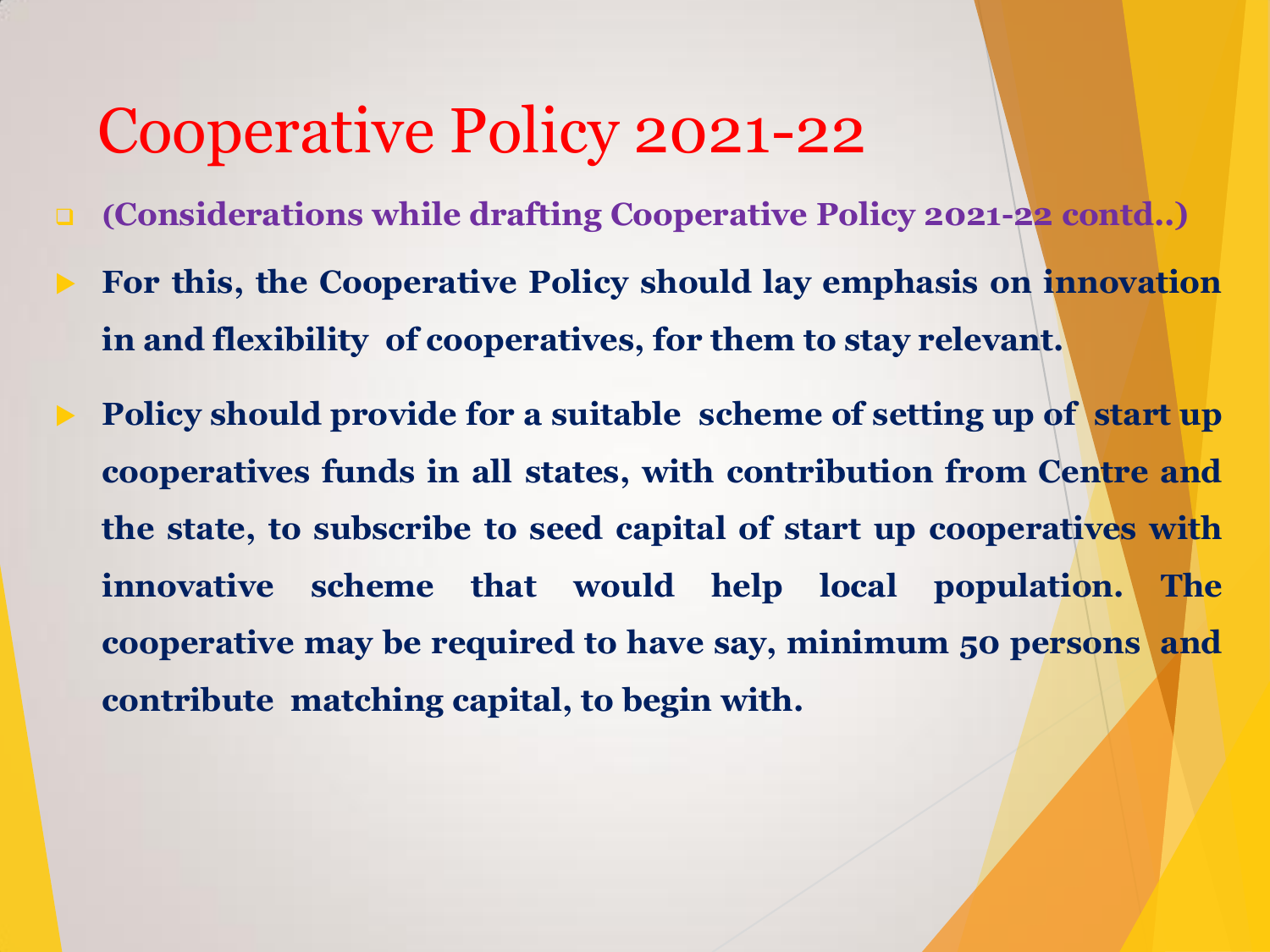- **(Considerations while drafting Cooperative Policy 2021-22 contd..)**
- **Cooperative Statistics**
- A drawback of sorts, in Indian cooperative movement, has been observed by International bodies, in terms of availability of authentic statistical data, particularly for primary cooperatives at grass roots level in different sectors.
- There is also acute shortage of quality research papers coming out of the cooperative apex organisations or the universities and government entities.
- In most of the sectors, the main government reports on various sectors of economy hardly devout any part for cooperative contribution in any detail.
- Since India has the largest number of cooperative societies and membership in the World, the cooperative statistics should find important place in all reports and surveys concerning Indian Economy.
- The Policy should address this weakness and create a robust statistical wing in the Ministry as well as ask states to do so in their respective cooperative departments.